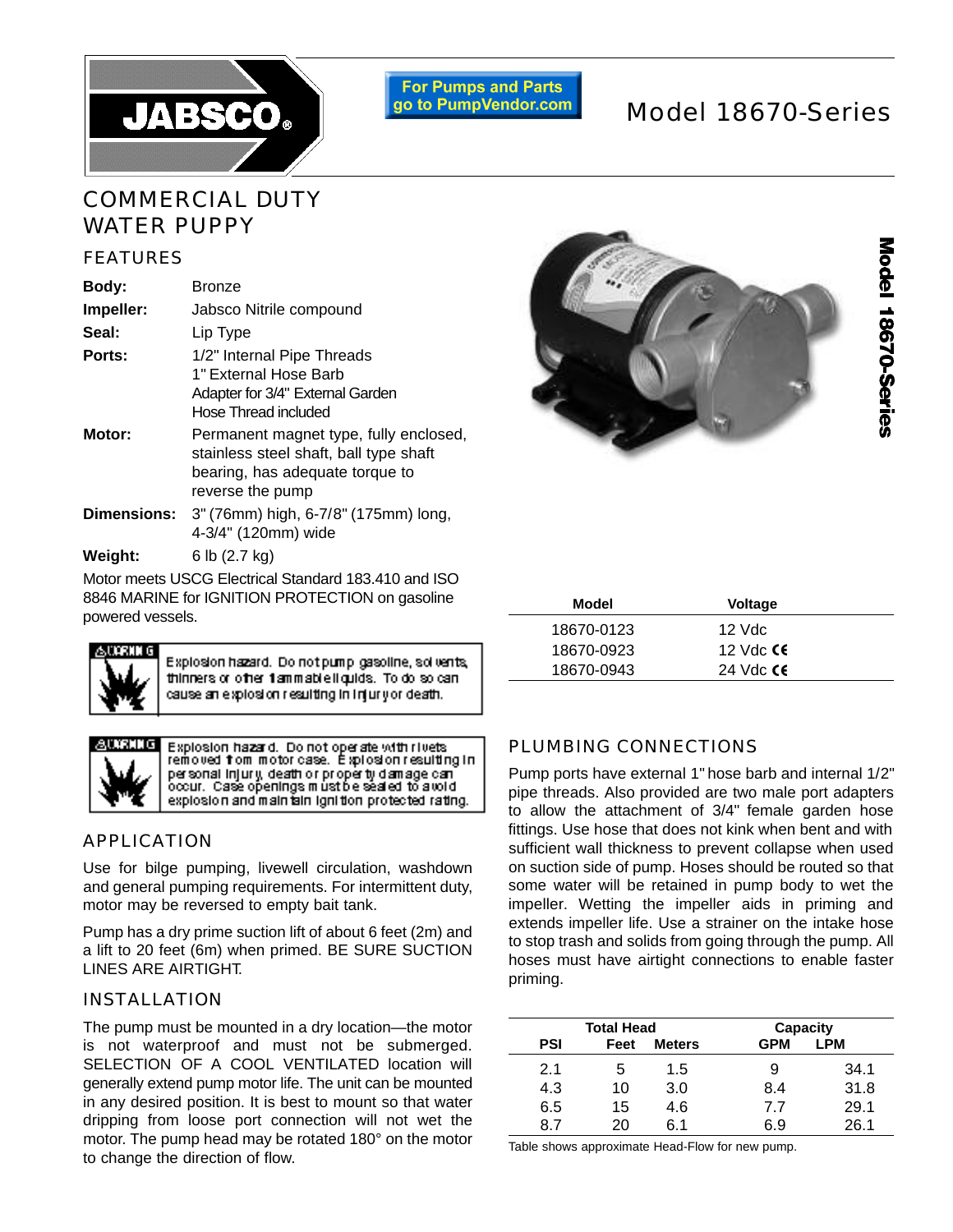## ELECTRICAL CONNECTIONS



Explosion hazard if pump is operated in an area containing flam mable vapors, wire leads must be olned bly insulated mechanical locking connectors. oo ee or inad equate wire connection e can aparti resulting in an explosion. Property damage injury or death can occur.

Connect black wire to negative (–) terminal of battery. The orange wire should run to a properly sized (see electrical specifications) overload protected switch or circuit breaker, with a wire from switch or breaker to positive (+) terminal of battery. Electrical circuit must be independent of all other accessories. A reversing switch may be used to reverse the pump (JABSCO Part Number 18753-0652). Preferred motor rotation is clockwise looking at shaft end of motor. To prolong motor life, install pump so normal motor rotation is clockwise. Use proper wire size as determined by wire table below.

### **OPERATION**

Flexible impeller pumps must NOT be run dry, as the pumped liquid is the lubricant for the impeller. Observe the outlet and shut off pump as soon as liquid stops flowing. An automatic level switch is convenient to control the pump in some applications.

The pump cannot run against a closed outlet such as encountered when using a garden hose type shut-off nozzle.

Pressure for normal operation should not exceed 20 feet of head (8.7 psi).

Temperature of pumped liquid may be in the range of 45° - 180°F (7° - 82°C).



### ELECTRICAL SPECIFICATIONS – MINIMUM WIRE SIZE

|            |                | AMP         | <b>FUSE</b> |             | WIRE SIZE PER FEET OF RUN* |             |             |  |
|------------|----------------|-------------|-------------|-------------|----------------------------|-------------|-------------|--|
| Model No.  | <b>VOLTAGE</b> | <b>DRAW</b> | <b>SIZE</b> | $0'$ -10'   | $10' - 20'$                | $20' - 30'$ | $30' - 40'$ |  |
| 18670-0123 | 12 Vdc         | 11.5        | 20          | #14 (2.5)   | $\#12(4)$                  | #10(6)      | #10 (6)     |  |
| 18670-0923 | 12 Vdc         | 11.5        | 20          | $\#14(2.5)$ | $\#12(4)$                  | #10(6)      | #10 (6)     |  |
| 18670-0943 | 24 Vdc         |             | 10          | $\#16(1.5)$ | #16 (1.5)                  | $\#16(1.5)$ | $\#14(2.5)$ |  |

\* Length of run is combined length of positive and negative conductors from power source to pump and back to ground. Wire size is SAE gauge and metric (millimetres<sup>2</sup>).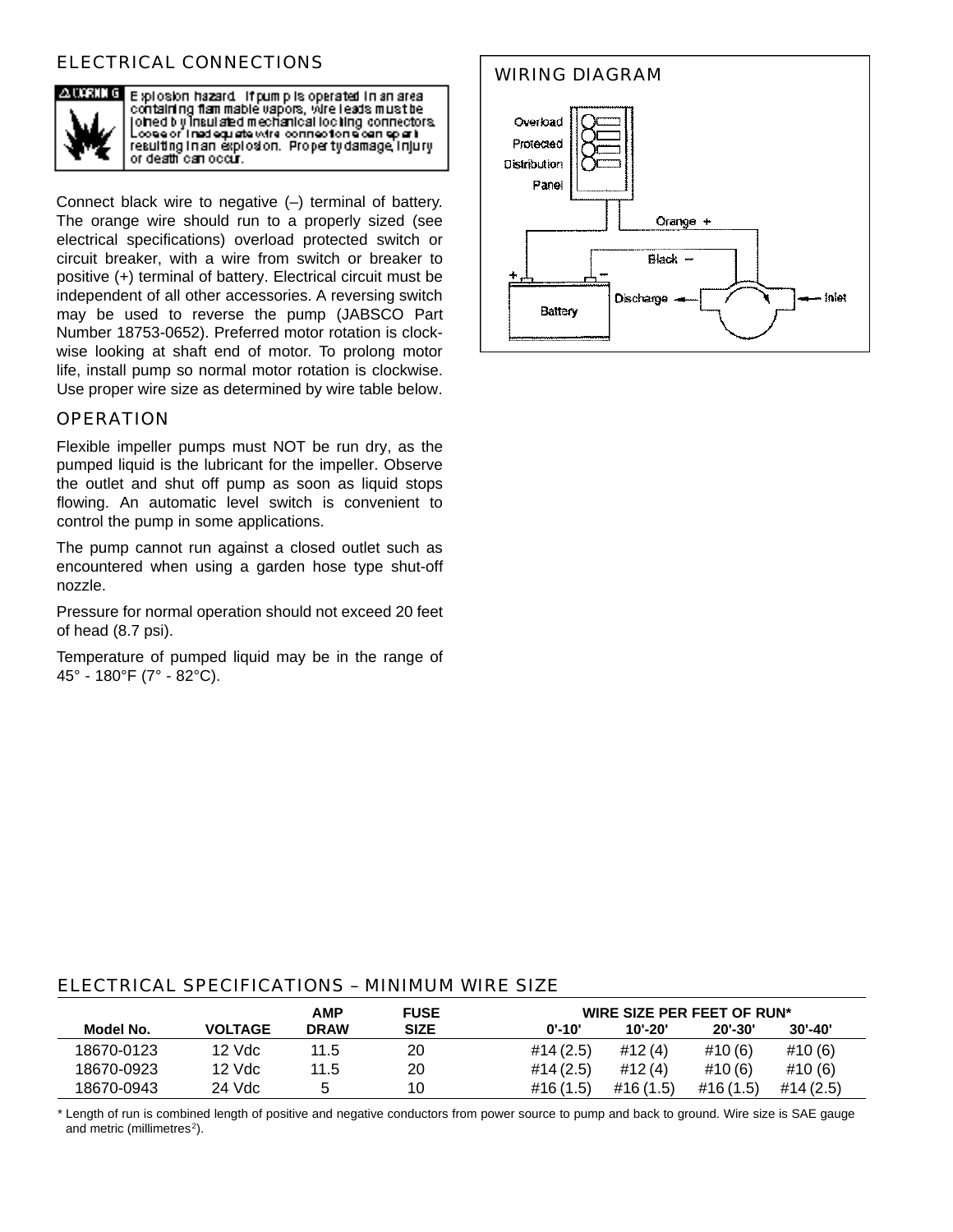

### MAINTENANCE

Check wires and connections to be sure corrosion is not adding additional resistance to the motor circuit and causing a low voltage condition **at the motor. Low voltage can inhibit motor from starting and cause fuse to blow.** Full voltage should be available to prevent motor damage.

NOTICE: If pump is idle for extended periods, the impeller may stick to the pump body, preventing motor rotation and causing blown fuses. To correct, remove end cover and impeller, clean body and impeller, then lubricate with water or small amounts of grease before assembly.

If pump is to be in freezing temperatures, drain by loosening end cover screws.

A Service Kit, or at least spare impellers, should be carried aboard to be assured of pumping capability.

### DISASSEMBLY

- 1. Remove end cover screws, end cover and O-ring.
- 2. Withdraw impeller.
- 3. Loosen and remove two slotted hex screws, which attach body to motor.
- 4. Tap body lightly between ports and remove body from motor.
- 5. With a 1/2" diameter dowel, push against the shaft seal from back (motor) side of the body to dislodge it from the seal bore.

NOTE: Do not tamper with or disassemble motor.

#### PARTS LIST

|     |                           |      | Part          |
|-----|---------------------------|------|---------------|
| Key | <b>Description</b>        | Qty. | <b>Number</b> |
| 1   | Screw Kit (End Cover)     | 1    | 91004-0090    |
|     | (4 screws/kit)            |      |               |
| 2   | <b>End Cover</b>          |      | 18647-0000    |
| 3   | $O-Ring^*$                |      | 18753-0660    |
| 4   | Impeller*                 |      | 6303-0003     |
| 5   | Seal*                     | 1    | 18753-0384    |
| 6   | Body†                     |      | 18645-0000    |
| 7   | Slinger                   |      | 6342-0000     |
| 8   | Motor                     |      |               |
|     | Model 18670-0123 12V      |      | 18753-0050    |
|     | Model 18670-0923 12V CE   |      | 18753-0659    |
|     | Model 18670-0943 24V CC   |      | 18753-0051    |
| 9   | Screw (Pump to Motor)     | 2    | 98019-0020    |
| 10  | Port Adapter Kit (2 each) | 1    | 18753-0103    |
|     | Service Kit               |      | 90061-0031    |

\* Parts Contained in Service Kit.

† When replacing a pump body that uses a round end cover (3 hole pattern) it is also necessary to replace the end cover, screws and replace the gasket with an O-ring (order keys 1, 2 & 3).

#### ASSEMBLY

- 1. Lubricate seal with water and position it in seal bore with lip, or hollowed-out side of seal, pointing towards the impeller bore. With a 1/2" diameter dowel, push against the shaft seal into its bore until it contacts the bottom.
- 2. Lubricate motor shaft and install body on motor.
- 3. Lubricate impeller bore and, aligning flat in impeller with flat on motor shaft, install impeller with clockwise rotary motion.
- 4. Install O-ring, end cover and screws.